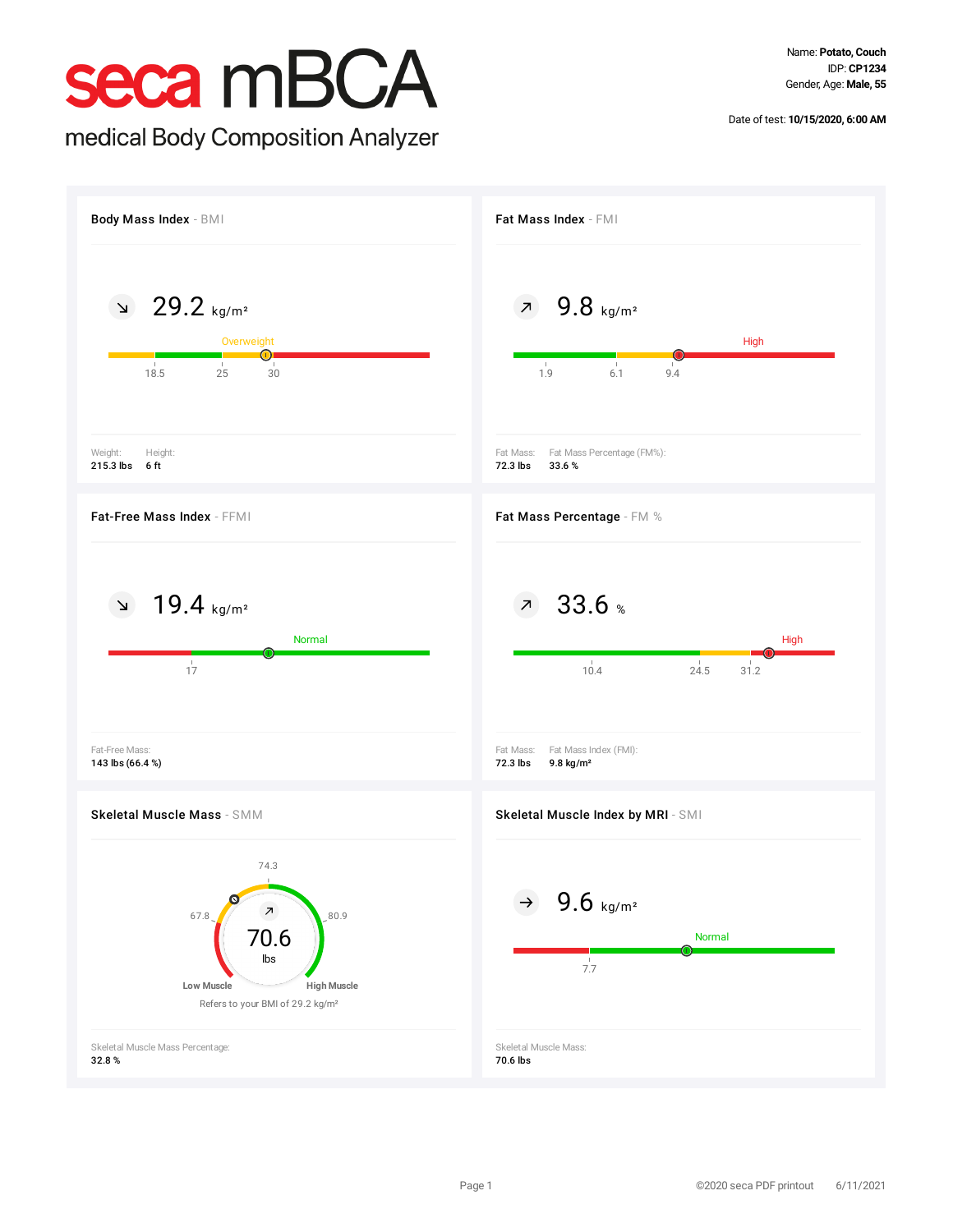Date of test: **10/15/2020, 6:00 AM**

# seca mBCA

medical Body Composition Analyzer

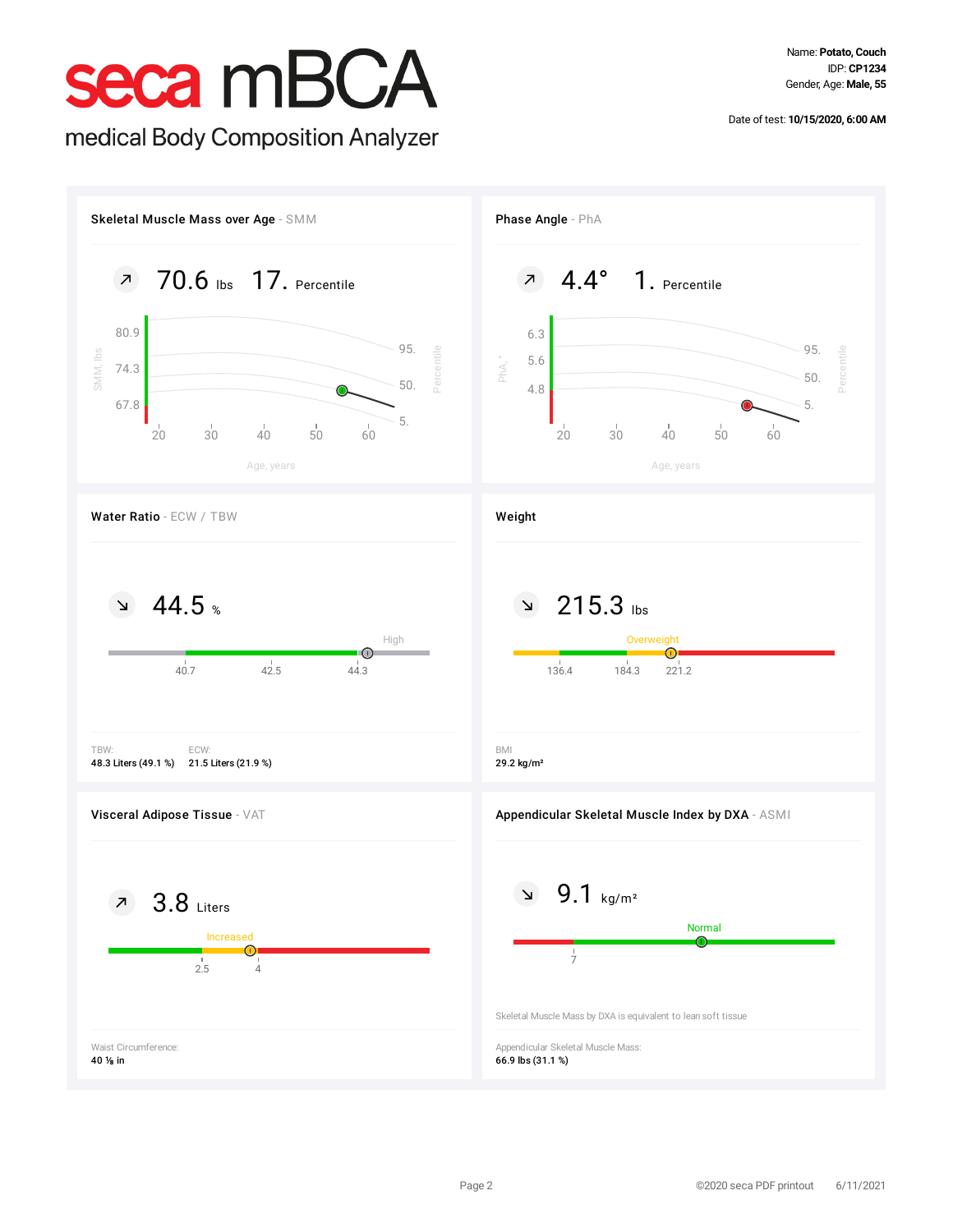## seca mBCA

### medical Body Composition Analyzer

Date of test: **10/15/2020, 6:00 AM**



### Segmental Skeletal Muscle Mass



70.6 lbs







### Water



### Segmental Skeletal Muscle Mass



Total Skeletal Muscle Mass: 70.6 lbs